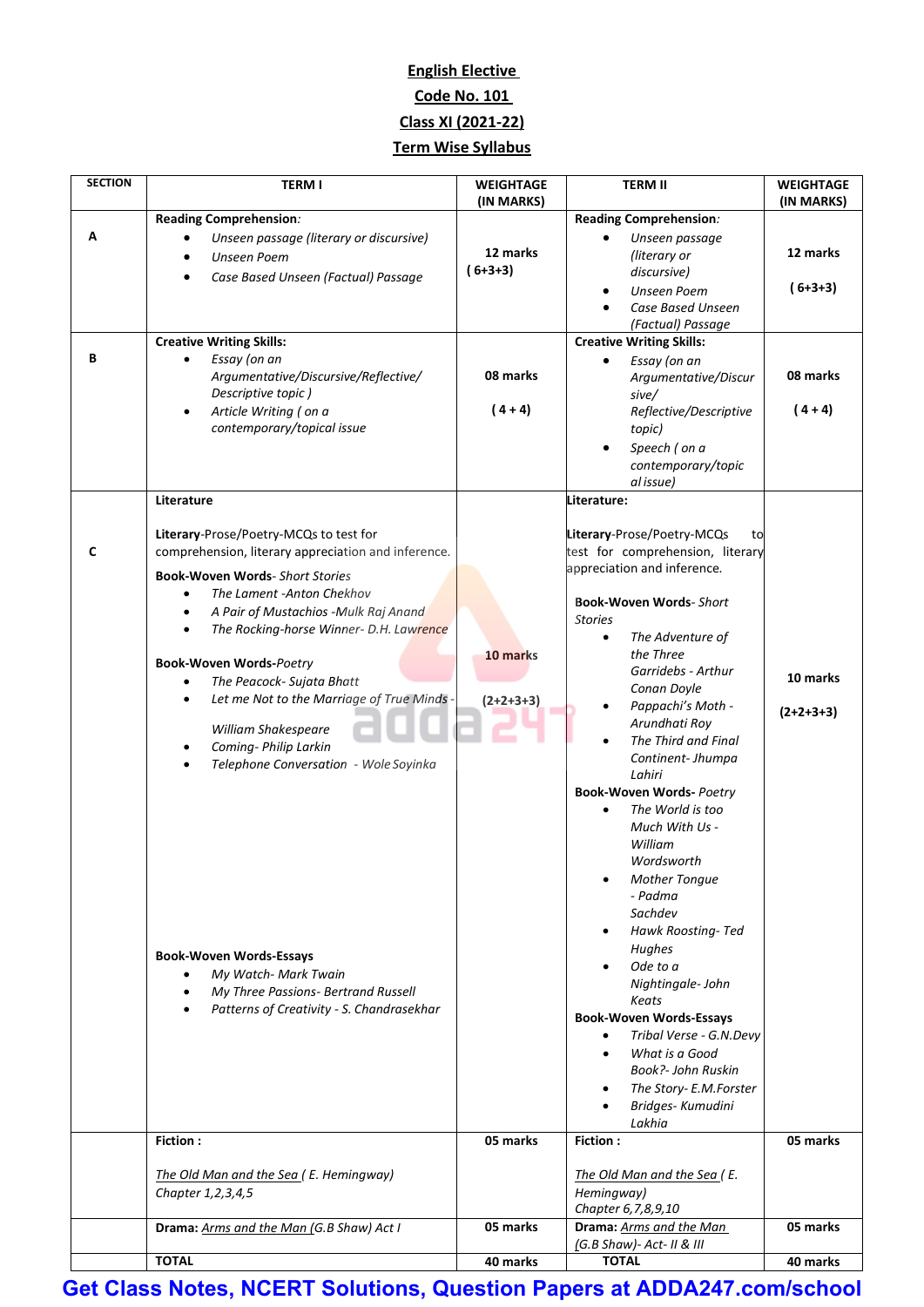| <b>SEMINAR</b>                                                                                                                                                                                                                                                                                                                                                                                                   |           | <b>SEMINAR</b>                                                                                                                                                                                                                                                                                                                                                                                           |           |
|------------------------------------------------------------------------------------------------------------------------------------------------------------------------------------------------------------------------------------------------------------------------------------------------------------------------------------------------------------------------------------------------------------------|-----------|----------------------------------------------------------------------------------------------------------------------------------------------------------------------------------------------------------------------------------------------------------------------------------------------------------------------------------------------------------------------------------------------------------|-----------|
| Presentation – book review /a play /a<br>short story/a novel/novella (tale, table,<br>parable) to be followed by a question-<br>answer session.<br>Poetry reading to be followed by<br>$\bullet$<br>interpretative tasks based on close<br>reading<br>and literary analysis of the text.<br>Critical review of a film or a play.<br>$\bullet$<br>Conducting a theatre workshop to<br>be followed by a discussion | 10 marks  | Presentation - book review<br>/a play /a short<br>story/a novel/novella<br>(tale, table, parable)<br>to be followed by a<br>question -answer<br>session.<br>Poetry reading to be<br>followed by interpretative<br>tasks based on close<br>reading and literary<br>analysis of the text.<br>Critical review of a film or a<br>play.<br>Conducting a theatre<br>workshop to be followed by<br>a discussion | 10 marks  |
| <b>GRAND</b>                                                                                                                                                                                                                                                                                                                                                                                                     | $40 + 10$ | <b>GRAND TOTAL</b>                                                                                                                                                                                                                                                                                                                                                                                       | $40 + 10$ |
| <b>TOTAL</b>                                                                                                                                                                                                                                                                                                                                                                                                     | 50 marks  |                                                                                                                                                                                                                                                                                                                                                                                                          | 50 marks  |
|                                                                                                                                                                                                                                                                                                                                                                                                                  |           |                                                                                                                                                                                                                                                                                                                                                                                                          |           |

#### **Prescribed Books***:*

- *1.* **Textbook** *: Woven Words, published by NCERT*
- *2.* **Fiction***: The Old Man and the Sea (Novel unabridged) by Ernest Hemingway*
- *3.* **Drama***: Arms and the Man by George Bernard Shaw*

### **English Elective Code No. 101 Class XII (2021-22) Term Wise Syllabus**

| <b>SECTION</b> | <b>TERM I</b>                                                                                                                                                                                                                                     | <b>WEIGHTAGE</b><br>(IN MARKS) | <b>TERM II</b>                                                                                                                                                       | <b>WEIGHTAGE</b><br>(IN MARKS) |
|----------------|---------------------------------------------------------------------------------------------------------------------------------------------------------------------------------------------------------------------------------------------------|--------------------------------|----------------------------------------------------------------------------------------------------------------------------------------------------------------------|--------------------------------|
| A              | Reading Comprehension:<br>Unseen passage (literary or discursive)<br>Unseen Poem<br>Case Based Unseen (Factual) Passage                                                                                                                           | 10 marks<br>$(5+2+3)$          | <b>Reading Comprehension:</b><br>Unseen passage<br>(literary or<br>discursive)<br><b>Unseen Poem</b><br>Case Based<br>Unseen<br>(Factual)<br>Passage                 | 10 marks<br>$(5+2+3)$          |
| В              | <b>Creative Writing Skills:</b><br>Discursive/interpretative writing<br>$\bullet$<br>Essay (on an<br>$\bullet$<br>Argumentative/Discursive/Reflective/<br>Descriptive topic)<br>Article Writing( on a<br>$\bullet$<br>contemporary/topical issue) | 10 marks<br>$(3+3+4)$          | <b>Creative Writing Skills</b><br>Speech( on a<br>$\bullet$<br>contemporary/t<br>opical issue)<br><b>Report Writing</b><br>( on a<br>contemporary/t<br>opical issue) | 10 marks<br>$(5+5)$            |
| C              | <b>Applied Grammar: Transformation of Sentences(</b><br>Voice/Speech/ Clauses/ Change of sentence types)                                                                                                                                          | 4 marks                        | <b>Applied Grammar:</b><br>Transformation of Sentences(<br>Voice/Speech/ Clauses/ Change<br>of sentence types)                                                       | 4 marks                        |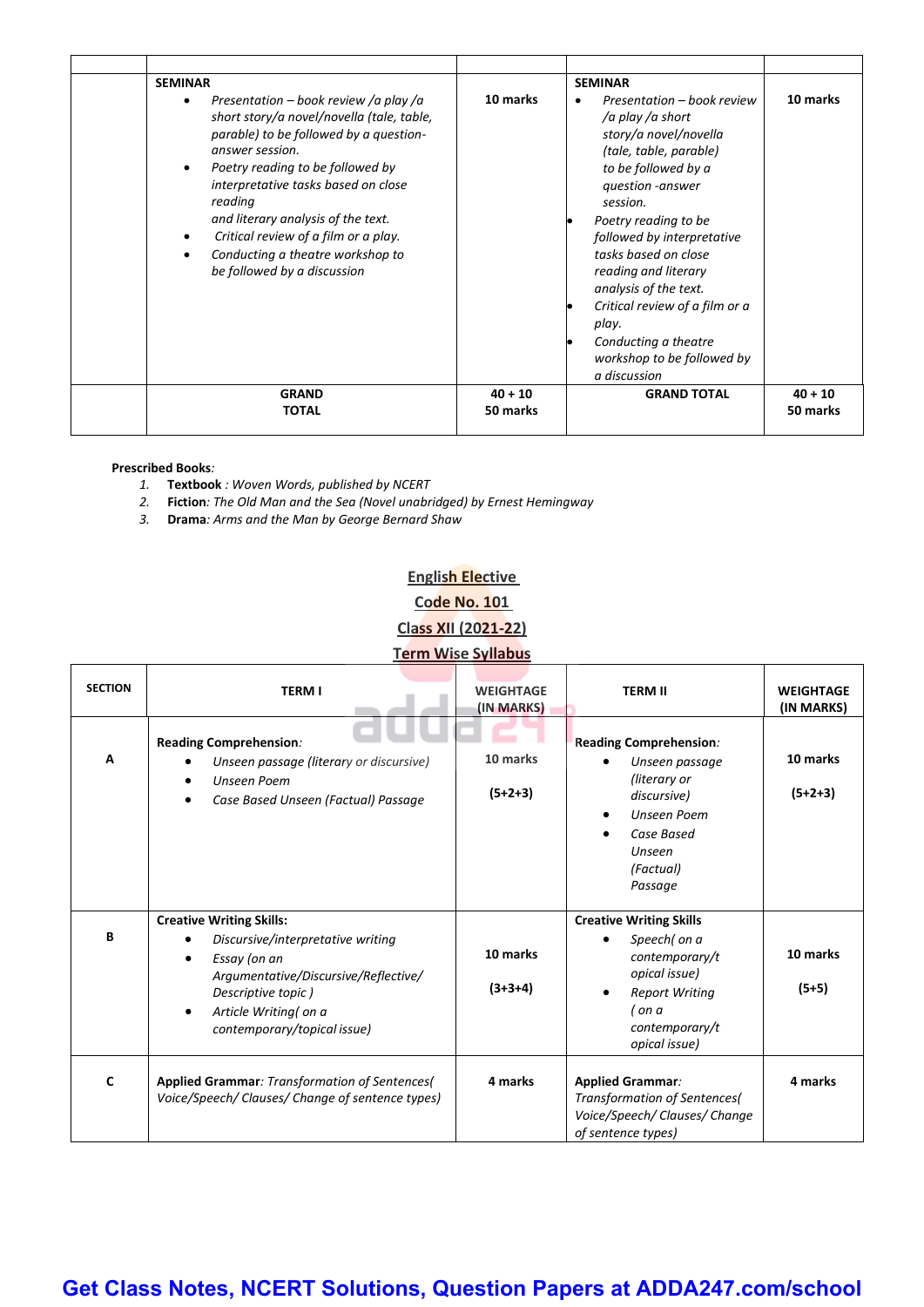|   | Literature                                                                                                                                                                                                                                                                                                                                                                                                             |             | Literature                                                                                                                                                                                                                                                                                               |             |
|---|------------------------------------------------------------------------------------------------------------------------------------------------------------------------------------------------------------------------------------------------------------------------------------------------------------------------------------------------------------------------------------------------------------------------|-------------|----------------------------------------------------------------------------------------------------------------------------------------------------------------------------------------------------------------------------------------------------------------------------------------------------------|-------------|
| D | MCQs (from Kaleidoscope) -from short stories/poetry<br>/non-fiction/ drama                                                                                                                                                                                                                                                                                                                                             | 11 marks    | MCQs (from Kaleidoscope) -from<br>short stories/poetry /non-fiction/<br>drama                                                                                                                                                                                                                            | 11 marks    |
|   | <b>Book- Kaleidoscope-Short Stories</b>                                                                                                                                                                                                                                                                                                                                                                                | $(2+3+3+3)$ | <b>Book-Kaleidoscope-Short</b>                                                                                                                                                                                                                                                                           | $(2+3+3+3)$ |
|   | I Sell my Dreams - GABRIEL GARCIA<br><b>MARQUEZ</b>                                                                                                                                                                                                                                                                                                                                                                    |             | <b>Stories</b>                                                                                                                                                                                                                                                                                           |             |
|   | Eveline-JAMES JOYCE<br><b>Book- Kaleidoscope-Poetry</b>                                                                                                                                                                                                                                                                                                                                                                |             | A Wedding in<br>Brownsville- ISAAC<br><b>BASHEVIS SINGER</b>                                                                                                                                                                                                                                             |             |
|   | A Lecture Upon the Shadow- JOHN                                                                                                                                                                                                                                                                                                                                                                                        |             | <b>Book-Kaleidoscope-Poetry</b>                                                                                                                                                                                                                                                                          |             |
|   | <b>DONNE</b><br>Poems by Milton- JOHN MILTON<br>Poems by Blake- WILLIAM BLAKE                                                                                                                                                                                                                                                                                                                                          |             | Trees - EMILY<br><b>DICKINSON</b>                                                                                                                                                                                                                                                                        |             |
|   | Kubla Khan - S.T.COLERIDGE                                                                                                                                                                                                                                                                                                                                                                                             |             | The Wild Swans of<br>$\bullet$<br>Coole-W.B.YEATS<br><b>Time and Time</b>                                                                                                                                                                                                                                |             |
|   | <b>Book- Kaleidoscope- Non fiction</b><br>Freedom- G.B.SHAW                                                                                                                                                                                                                                                                                                                                                            |             | Again -<br>A.K.RAMANUJA                                                                                                                                                                                                                                                                                  |             |
|   | The Mark on the Wall - VIRGINIA WOOLF                                                                                                                                                                                                                                                                                                                                                                                  |             | N<br>Book- Kaleidoscope- Non fiction                                                                                                                                                                                                                                                                     |             |
|   | <b>Book-Kaleidoscope-Drama</b><br>1. Chandalika-RABINDRANATH TAGORE                                                                                                                                                                                                                                                                                                                                                    |             | Film-making -<br><b>INGMAR</b>                                                                                                                                                                                                                                                                           |             |
|   |                                                                                                                                                                                                                                                                                                                                                                                                                        |             | <b>BERGMAN</b><br>Why the Novel Matters<br>D.H. LAWRENCE                                                                                                                                                                                                                                                 |             |
| E | Fiction:<br>A Tiger for Malgudi (R K Narayan)                                                                                                                                                                                                                                                                                                                                                                          |             | Fiction:<br>A Tiger for Malgudi (RK<br>Narayan)                                                                                                                                                                                                                                                          |             |
|   | OR<br>The Financial Expert (R K Narayan)                                                                                                                                                                                                                                                                                                                                                                               | 05 marks    | OR<br>The Financial Expert (RK                                                                                                                                                                                                                                                                           | 05 marks    |
|   | Part I & II                                                                                                                                                                                                                                                                                                                                                                                                            |             | Narayan)<br>Part III,<br><b>IV&amp;V</b>                                                                                                                                                                                                                                                                 |             |
|   | <b>TOTAL</b>                                                                                                                                                                                                                                                                                                                                                                                                           | 40 marks    | <b>TOTAL</b>                                                                                                                                                                                                                                                                                             | 40 marks    |
|   | <b>SEMINAR</b><br>Presentation – book review /a play /a<br>$\bullet$<br>short story/a novel/novella (tale, table,<br>parable) to be followed by a question-<br>answer session.<br>Poetry reading to be followed by<br>interpretative tasks based on close<br>reading and literary analysis of<br>the text.<br>Critical review of a film or a play.<br>Conducting a theatre workshop to be<br>followed by a discussion. | 10 marks    | <b>SEMINAR</b><br>Presentation - book<br>$\bullet$<br>review<br>/a play /a short<br>story/a<br>novel/novella (tale,<br>table, parable) to be<br>followed by a<br>question-answer<br>session.<br>Poetry reading<br>$\bullet$<br>to be followed<br>by<br>interpretative<br>tasks based on<br>close reading | 10 marks    |
|   | <b>GRAND TOTAL</b>                                                                                                                                                                                                                                                                                                                                                                                                     | $40 + 10$   | and literary<br>analysis of the<br>text.<br>Critical review of a<br>film or a play.<br>Conducting a theatre<br>$\bullet$<br>workshop to be<br>followed by a<br>discussion.<br><b>GRAND</b>                                                                                                               | $40 + 10$   |
|   |                                                                                                                                                                                                                                                                                                                                                                                                                        | 50 marks    | <b>TOTAL</b>                                                                                                                                                                                                                                                                                             | 50 marks    |